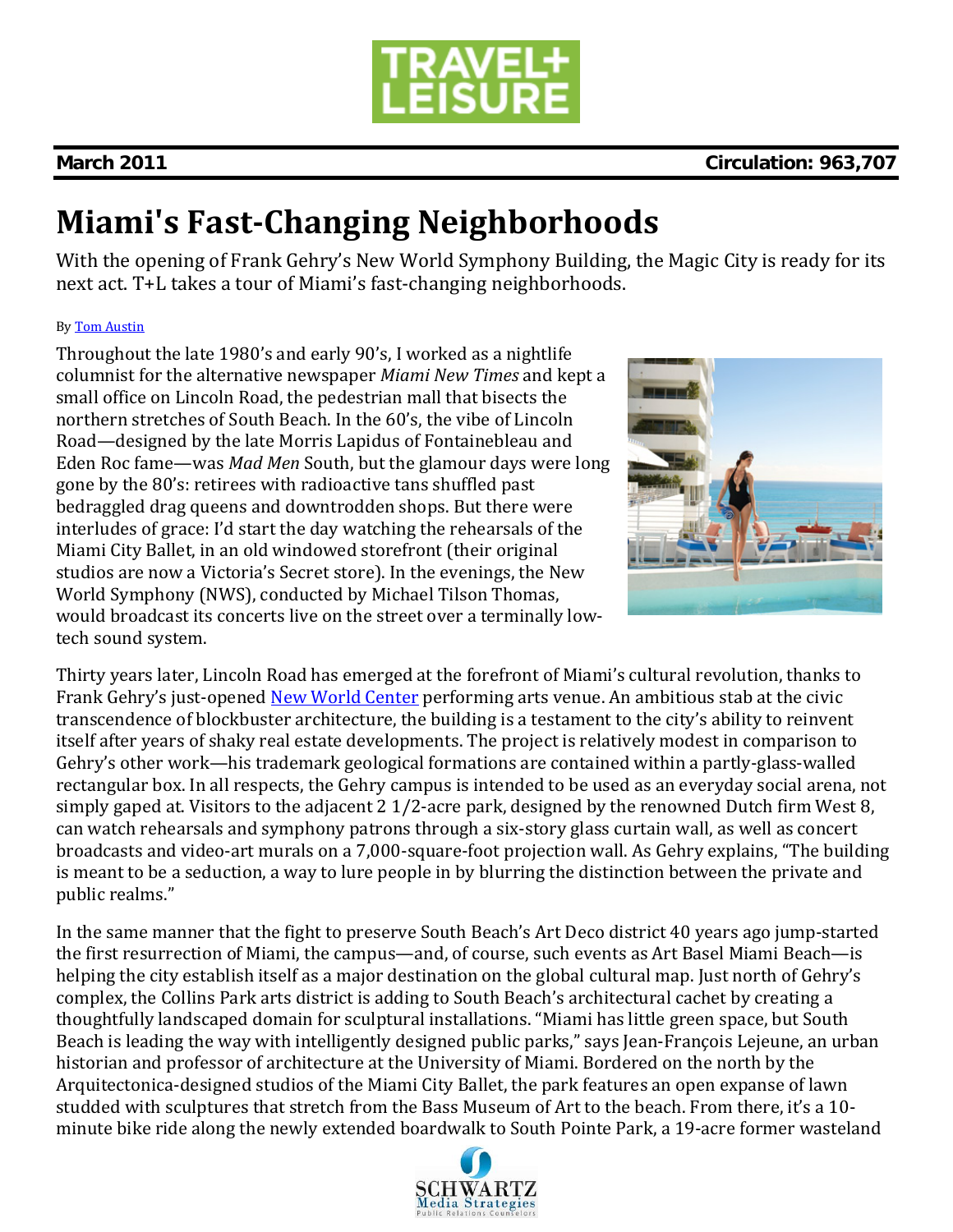

# **March 2011 Circulation: 963,707**

at the southern tip of Miami Beach that's been transformed by Hargreaves Associates, the team behind the planned 2012 Olympic Park Lands, in East London. South Pointe incorporates a series of serpentine trails that wind through dune grasses to a waterfront promenade lined with 18 pylons that emit colored LED light.

These projects come on the heels of significant development across the city. In mid‐Miami Beach, the top‐ to‐bottom, billion‐dollar renovation of the Fontainebleau kicked off the area's rebirth two years ago; now there's the Soho Beach House next door. "We wanted to be outside the madness, but close enough to dip in easily," says Nick Jones, owner of the newest outpost of the London‐based boutique hotel and social club. To build the property, local architect and writer Allan Shulman joined the 1941 Roy France– designed Sovereign Hotel with a slim new Modernist tower. "Allan is very clever in the way he manages to infuse Art Deco and contemporary styles," Jones says. The public spaces are designed by London‐based Martin Brudnizki and include heavy ye‐olde‐English‐club leather chairs, along with a 150‐plus‐piece contemporary art collection curated by Francesca Gavin.

**Nowhere is the hotel boom more acute than in downtown Miami. In the 1980's, the area was dominated by the illuminated I. M. Pei tower immortalized on TV's** *Miami Vice***: the skyline then** had a certain less-is-more elegance. Now it looks like a kid with too many teeth. It's way too **overbuilt, but the cheaper rents and low condo prices are starting to lure the bold and hardy.**

**Early hotel settlers included Mandarin Oriental and Four Seasons and the boom was amped up by the arrival of the Kelly Wearstler–designed Viceroy in 2009. Downtown's latest addition is the JW Marriott Marquis Miami, situated within a 41story tower in the Metropolitan Miami development. The building also holds the boutique Hotel Beaux Arts Miami, the debut of Marriott's new luxury brand. There's also the new 67story Marquis Residences, which houses the hotel Tempo Miami, a RockResort, and Kimpton's Epic Hotel, overlooking the Brickell Avenue financial district, a landscape that resembles the unholy spawn of a threeway between Hong Kong, Times Square, and Las Vegas.**

**Of course, as with any hotel boom, noteworthy chefs are never far behind. After years of flirting with South Beach, Daniel Boulud chose downtown as the setting for his first Miami restaurant. "All my restaurants require a leap of faith," he says. "Downtown has fewer velvet ropes than South Beach, but has a very cultivated clientele." His DB Bistro Moderne, designed by Yabu Pushelberg, is located on the first floor of the new Marriott. Other acclaimed restaurants include Rainer Becker's Japaneseinspired Zuma, which has sister operations in Hong Kong and Dubai, and Eos, the brainchild of Donatella Arpaia and Michael Psilakis.**

**Accompanying downtown's hotel explosion is perhaps the city's most ambitious project. Overlooking Biscayne Bay is the vast fallow ground of Museum Park, a 29acre architectural allstar complex slated to open in 2013 that will incorporate Herzog & de Meuron's new building for the Miami Art Museum. Inside, more than 100,000 square feet will be dedicated to contemporary art. This is the project that may transform downtown all over again.**

Smaller Miami communities are also being reenergized. For years, Bal Harbour village was primarily